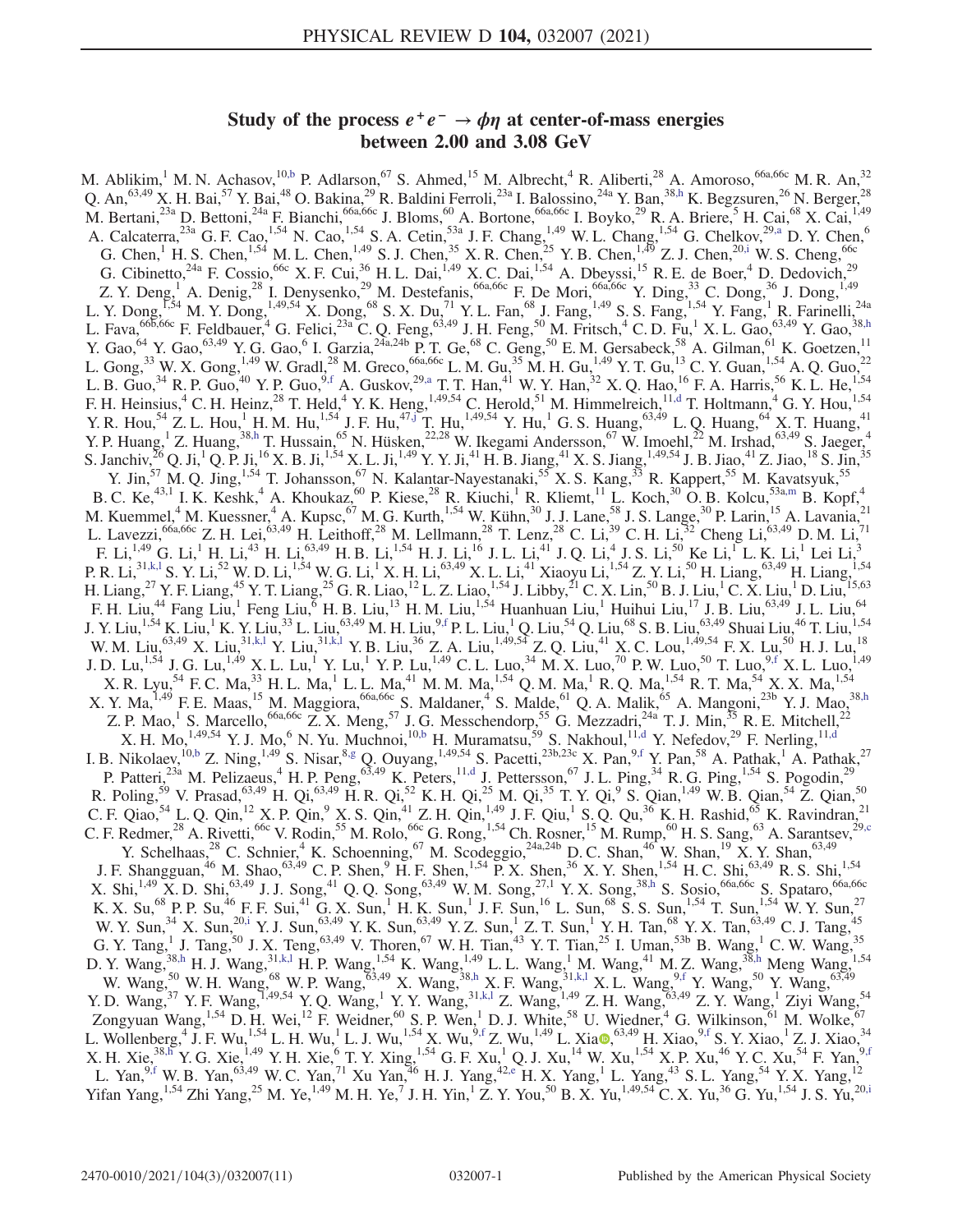<span id="page-1-0"></span>T. Yu,<sup>64</sup> C. Z. Yuan,<sup>1,54</sup> L. Yuan,<sup>2</sup> X. Q. Yuan,<sup>3[8,h](#page-2-1)</sup> Y. Yuan,<sup>1</sup> Z. Y. Yuan,<sup>50</sup> C. X. Yue,<sup>32</sup> A. A. Zafar,<sup>65</sup> X. Zeng Zeng, <sup>6</sup> Y. Zeng, <sup>2[0,i](#page-2-3)</sup> Z. Zeng, <sup>63,4[9,n](#page-2-12)</sup> A. Q. Zhang, <sup>1</sup> B. X. Zhang, <sup>1</sup> Guangyi Zhang, <sup>16</sup> H. Zhang, <sup>63</sup> H. H. Zhang, <sup>50</sup> H. H. Zhang,<sup>27</sup> H. Y. Zhang,<sup>1,49</sup> J. J. Zhang,<sup>43</sup> J. L. Zhang,<sup>69</sup> J. Q. Zhang,<sup>34</sup> J. W. Zhang,<sup>1,49,54</sup> J. Y. Zhang,<sup>1</sup> J. Z. Zhang,<sup>1,54</sup> Jianyu Zhang,<sup>1,54</sup> Jiawei Zhang,<sup>1,54</sup> L. M. Zhang,<sup>52</sup> L. Q. Zhang,<sup>50</sup> Lei Zhang,<sup>35</sup> S. Zhang,<sup>50</sup> S. F. Zhang,<sup>35</sup> Shulei Zhang,<sup>20,1</sup>  $X.$  D. Zhang, $37$  X. Y. Zhang, $41$  Y. Zhang, $61$  Y. T. Zhang, $71$  Y. H. Zhang, $1,49$  Yan Zhang, $63,49$  Yao Zhang, $1$  Z. H. Zhang, Z. Y. Zhang,<sup>68</sup> G. Zhao,<sup>1</sup> J. Zhao,<sup>32</sup> J. Y. Zhao,<sup>1,54</sup> J. Z. Zhao,<sup>1,49</sup> Lei Zhao,<sup>63,49</sup> Ling Zhao,<sup>1</sup> M. G. Zhao,<sup>36</sup> Q. Zhao,<sup>1</sup> S. J. Zhao,<sup>71</sup> Y. B. Zhao,<sup>1,49</sup> Y. X. Zhao,<sup>25</sup> Z. G. Zhao,<sup>63,49</sup> A. Zhemchugov,<sup>29[,a](#page-2-2)</sup> B. Zheng,<sup>64</sup> J. P. Zheng,<sup>1,49</sup> Y. Zheng,<sup>38[,h](#page-2-1)</sup> Y. H. Zheng, <sup>54</sup> B. Zhong, <sup>34</sup> C. Zhong, <sup>64</sup> L. P. Zhou, <sup>1,54</sup> Q. Zhou, <sup>1,54</sup> X. Zhou, <sup>68</sup> X. K. Zhou, <sup>54</sup> X. R. Zhou, <sup>63,49</sup> X. Y. Zhou,<sup>32</sup> A. N. Zhu,<sup>1,54</sup> J. Zhu,<sup>36</sup> K. Zhu,<sup>1</sup> K. J. Zhu,<sup>1,49,54</sup> S. H. Zhu,<sup>62</sup> T. J. Zhu,<sup>69</sup> W. J. Zhu,<sup>36</sup> W. J. Zhu,<sup>[9,f](#page-2-4)</sup> Y. C. Zhu,<sup>63,49</sup> Z. A. Zhu, $^{1,54}$  B. S. Zou,<sup>1</sup> and J. H. Zou<sup>1</sup>

(BESIII Collaboration)

<sup>1</sup>Institute of High Energy Physics, Beijing 100049, People's Republic of China  $\frac{2 \text{Poibana}}{2}$ 

 $^2$ Beihang University, Beijing 100191, People's Republic of China

 $3B$ eijing Institute of Petrochemical Technology, Beijing 102617, People's Republic of China

 $^{4}$ Bochum Ruhr-University, D-44780 Bochum, Germany

 ${}^{5}$ Carnegie Mellon University, Pittsburgh, Pennsylvania 15213, USA

 ${}^{6}$ Central China Normal University, Wuhan 430079, People's Republic of China

<sup>7</sup>China Center of Advanced Science and Technology, Beijing 100190, People's Republic of China

 $8$ COMSATS University Islamabad, Lahore Campus, Defence Road, Off Raiwind Road,

54000 Lahore, Pakistan<br><sup>9</sup>Fudan University, Shanghai 200443, People's Republic of China

<sup>10</sup>G.I. Budker Institute of Nuclear Physics SB RAS (BINP), Novosibirsk 630090, Russia <sup>11</sup>GSI Helmholtzcentre for Heavy Ion Research GmbH, D-64291 Darmstadt, Germany

<sup>12</sup>Guangxi Normal University, Guilin 541004, People's Republic of China<br><sup>13</sup>Guangxi University, Nanning 530004, People's Republic of China<br><sup>14</sup>Hangzhou Normal University, Hangzhou 310036, People's Republic of China<br><sup>15</sup>H

<sup>17</sup>Henan University of Science and Technology, Luoyang 471003, People's Republic of China<br><sup>18</sup>Huangshan College, Huangshan 245000, People's Republic of China<br><sup>19</sup>Hunan Normal University, Changsha 410081, People's Republi

<sup>23c</sup>University of Perugia, I-06100 Perugia, Italy<br><sup>24a</sup>INFN Sezione di Ferrara, I-44122 Ferrara, Italy<br><sup>24b</sup>University of Ferrara, I-44122 Ferrara, Italy

<sup>25</sup>Institute of Modern Physics, Lanzhou 730000, People's Republic of China<br><sup>26</sup>Institute of Physics and Technology, Peace Avenue 54B, Ulaanbaatar 13330, Mongolia<br><sup>27</sup>Jilin University, Changchun 130012, People's Republic

D-35392 Giessen, Germany<br>
<sup>31</sup>Lanzhou University, Lanzhou 730000, People's Republic of China<br>
<sup>32</sup>Liaoning Normal University, Dalian 116029, People's Republic of China<br>
<sup>33</sup>Liaoning University, Shenyang 110036, People's Re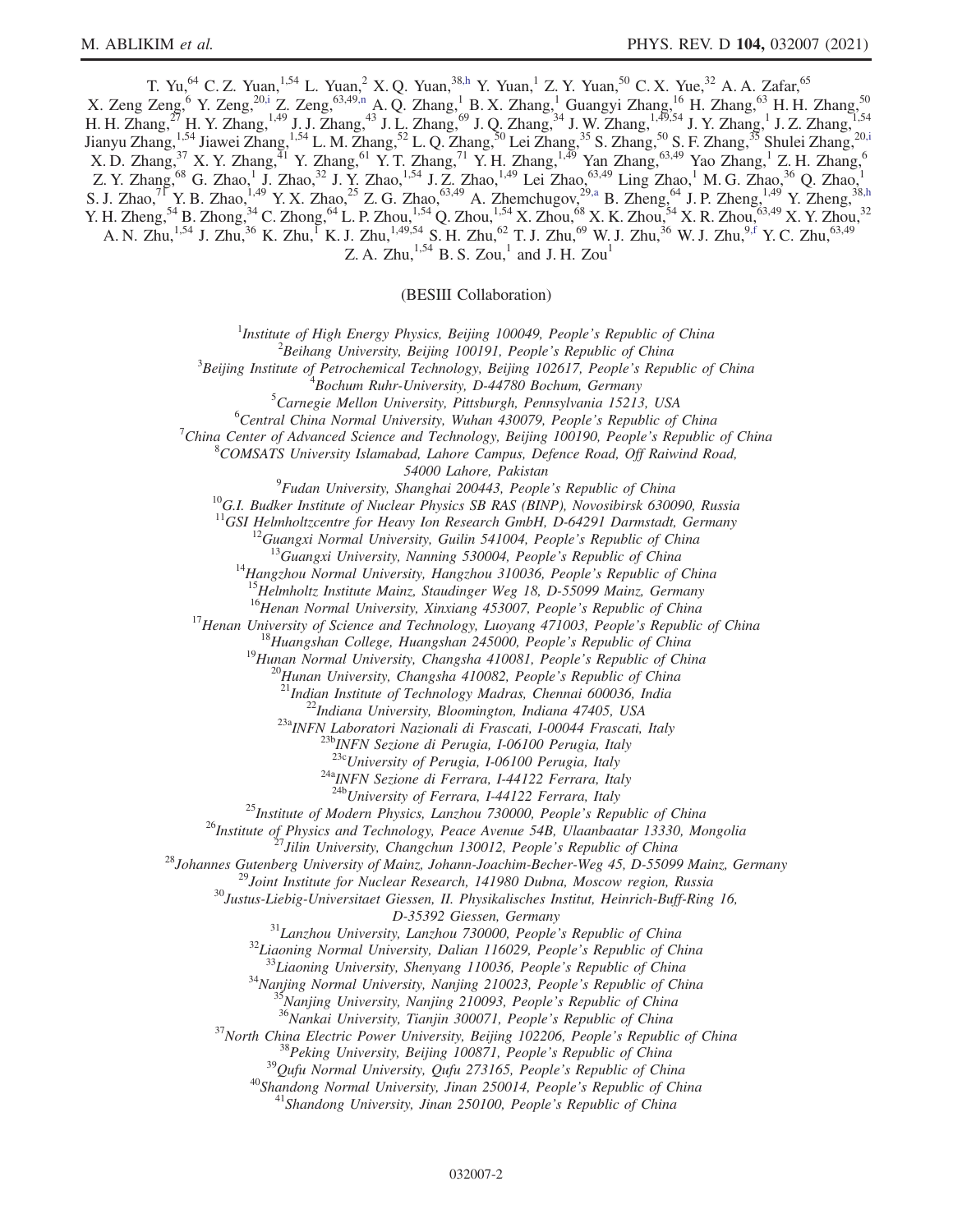<sup>42</sup>Shanghai Jiao Tong University, Shanghai 200240, People's Republic of China<br><sup>43</sup>Shanxi Normal University, Linfen 041004, People's Republic of China<br><sup>44</sup>Shanxi University, Taiyuan 030006, People's Republic of China<br><sup>45</sup> People's Republic of China<br><sup>50</sup>Sun Yat-Sen University, Guangzhou 510275, People's Republic of China<br><sup>51</sup>Suranaree University of Technology, University Avenue 111, Nakhon Ratchasima 30000, Thailand<br><sup>52</sup>Tsinghua University,  $^{535}$ Near East University, Nicosia, North Cyprus, Mersin 10, Turkey<br>  $^{54}$ University of Chinese Academy of Sciences, Beijing 100049, People's Republic of China<br>  $^{55}$ University of Groningen, NL-9747 AA Groningen, Neth <sup>59</sup>University of Minnesota, Minneapolis, Minnesota 55455, USA<br>
<sup>60</sup>University of Muenster, Wilhelm-Klemm-Straße 9, 48149 Muenster, Germany<br>
<sup>61</sup>University of Oxford, Keble Road, Oxford OX1 3RH, United Kingdom<br>
<sup>62</sup>Univer <sup>69</sup>Xinyang Normal University, Wuhan 430072, People's Republic of China<br><sup>69</sup>Xinyang Normal University, Xinyang 464000, People's Republic of China<br><sup>70</sup>Zhejiang University, Hangzhou 310027, People's Republic of China<br><sup>71</sup>Zh

(Received 26 April 2021; accepted 7 July 2021; published 20 August 2021)

The process  $e^+e^- \to \phi \eta$  is studied at 22 center-of-mass energy points ( $\sqrt{s}$ ) between 2.00 and 3.08 GeV using 715 pb<sup>-1</sup> of data collected with the BESIII detector. The measured Born cross section of  $e^+e^- \rightarrow \phi\eta$ 

<span id="page-2-10"></span><sup>[c](#page-0-2)</sup>Also at the NRC "Kurchatov Institute," PNPI, 188300 Gatchina, Russia.<br><sup>[d](#page-0-3)</sup>Also at Goethe University Frankfurt, 60323 Frankfurt am Main, Germany.

<span id="page-2-2"></span><sup>&</sup>lt;sup>[a](#page-0-0)</sup>Also at the Moscow Institute of Physics and Technology, Moscow 141700, Russia.

<span id="page-2-0"></span><sup>&</sup>lt;sup>[b](#page-0-1)</sup>Also at the Novosibirsk State University, Novosibirsk 630090, Russia.

<span id="page-2-11"></span><span id="page-2-5"></span><sup>&</sup>lt;sup>[e](#page-0-4)</sup>Also at Key Laboratory for Particle Physics, Astrophysics and Cosmology, Ministry of Education; Shanghai Key Laboratory for Particle Physics and Cosmology; Institute o[f](#page-0-4) Nuclear and Particle Physics, Shanghai 200240, People's Republic of China.

<span id="page-2-4"></span>Also at Key Laboratory of Nuclear Physics and Ion-beam Application (MOE) and Institute of Modern Physics, Fudan University, Shan[g](#page-0-1)hai 200443, People's Republic of China.

<span id="page-2-9"></span>Also at Harvard University, Department of Physics, Cambridge, Massachusetts 02138, USA.

<span id="page-2-3"></span><span id="page-2-1"></span>[h](#page-0-5) Also at State Key Laboratory of Nuclear Phys[i](#page-0-6)cs and Technology, Peking University, Beijing 100871, People's Republic of China. Also at School of Physics and Electronics, Hunan University, Changsha 410082, China.

<span id="page-2-6"></span><sup>&</sup>lt;sup>[j](#page-0-7)</sup>Also at Guangdong Provincial Key Laboratory of Nuclear Science, Institute of Quantum Matter, South China Normal University, Guangzhou 510006, China. [k](#page-0-8)

<span id="page-2-8"></span>Also at Frontiers Science Center for Rare Isotopes, Lanzhou University, Lanzhou 730000, People's Republic of China. <sup>l</sup>

<sup>&</sup>lt;sup>1</sup>Also at Lanzhou Center for Theoretical Physics, Lanzhou University, Lanzhou 730000, People's Republic of China. <sup>[m](#page-0-9)</sup>Currently at Istinye University, 34010 Istanbul, Turkey.

<span id="page-2-7"></span>

<span id="page-2-12"></span><sup>&</sup>lt;sup>[n](#page-1-0)</sup>Also at Wugang No. 3 High School, Wuhan 430080, China.

Published by the American Physical Society under the terms of the [Creative Commons Attribution 4.0 International](https://creativecommons.org/licenses/by/4.0/) license. Further distribution of this work must maintain attribution to the author(s) and the published article's title, journal citation, and DOI. Funded by  $SCOAP<sup>3</sup>$ .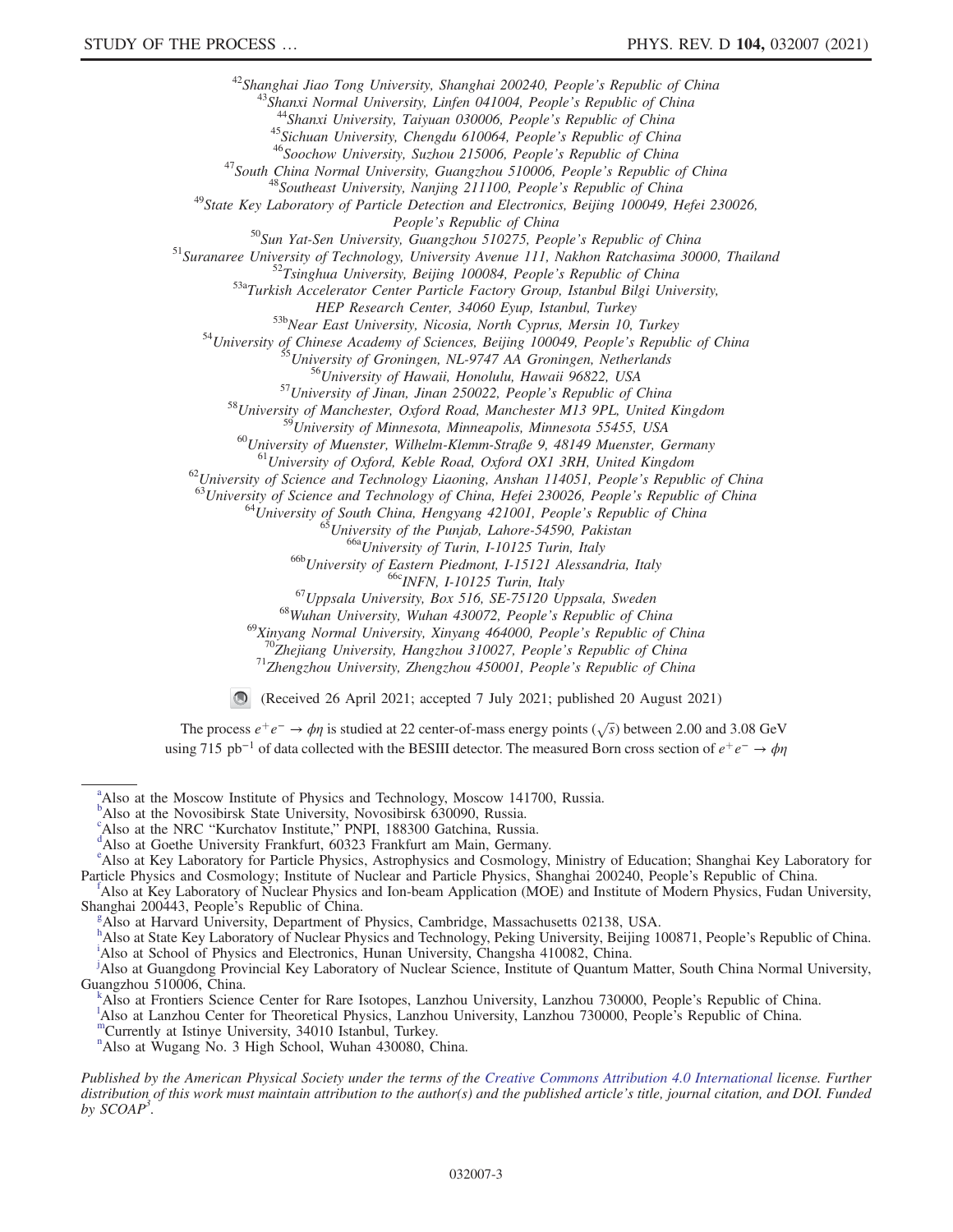is found to be consistent with BABAR measurements, but with improved precision. A resonant structure around 2.175 GeV is observed with a significance of  $6.9\sigma$  with mass  $(2163.5 \pm 6.2 \pm 3.0)$  MeV/ $c^2$  and<br>width  $(21.1 \pm 2.1)$ ,  $1.1$ ). MeV, where the first vecessizities are statistical and the accord are systematic width  $(31.1^{+21.1}_{-11.6} \pm 1.1)$  MeV, where the first uncertainties are statistical and the second are systematic.

DOI: [10.1103/PhysRevD.104.032007](https://doi.org/10.1103/PhysRevD.104.032007)

## I. INTRODUCTION

The first observation of the  $\phi(2170)$  meson was reported by the BABAR Collaboration in the initial-state radiation (ISR) process  $e^+e^- \rightarrow \gamma_{ISR}\phi \pi^+\pi^-$  [\[1\].](#page-9-0) The *BABAR* [\[2](#page-9-1)–4], BES [\[5\]](#page-10-0), Belle [\[6\],](#page-10-1) and BESIII [7-[12\]](#page-10-2) Collaborations also studied  $\phi(2170)$  decays. Since the  $\phi(2170)$  is produced in  $e^+e^-$  collisions, its quantum numbers are  $J^{PC} = 1^{--}$ . The discovery of the  $\phi(2170)$  has sparked extensive discussions about its internal structure. Proposed explanations include an  $s\bar{s}g$  hybrid state [13–[17\],](#page-10-3) either the  $2^{3}D_{1}$  [18–[21\]](#page-10-4) or  $3<sup>3</sup>S<sub>1</sub>$  [\[22,23\]](#page-10-5)  $s\bar{s}$  state, an  $s\bar{s}s\bar{s}$  tetraquark state [\[24](#page-10-6)–32], a  $\Lambda\bar{\Lambda}$ molecular state [33–[38\],](#page-10-7) a  $\phi f_0(980)$  resonance [\[30,39](#page-10-8)–41] including final-state interaction effects [\[7,42\]](#page-10-2), an S-wave threshold effect [\[42\]](#page-10-9), and a  $X(2240)$  state [\[43\].](#page-10-10) None of these explanations has been able to describe all experimental observations. Therefore, the nature of the  $\phi(2170)$ still needs to be clarified by further theoretical and experimental efforts.

For different hypotheses regarding the internal structure of the  $\phi(2170)$ , certain decay modes such as  $\phi(2170) \rightarrow$  $\phi$ η [\[3,15,18,19\]](#page-9-2) can have decay rates that vary strongly across those models. According to the Okubo-Zweig-Iizuka (OZI) rule [\[44\]](#page-10-11), excited  $\phi$  mesons are predicted to decay with a considerable fraction into the  $s\bar{s}$  modes  $\phi\eta$ and  $\phi \eta'$  [\[22,23\]](#page-10-5). Both the  $2^{3}D_{1}$  [\[18,19\]](#page-10-4) and  $3^{3}S_{1}$  [22,23]  $s\bar{s}$ states as well as  $s\bar{s}s\bar{s}$  [24–[32\]](#page-10-6) tetraquark states favor the  $\phi\eta$ and  $\phi\eta'$  decay modes according to model calculations. Consequently,  $e^+e^- \rightarrow \phi \eta$  is an excellent channel to study excited  $\phi$  states [\[44\].](#page-10-11)

The BABAR Collaboration observed evidence of the  $\phi(2170)$  in the measurement of the cross section of  $e^+e^- \rightarrow \gamma_{ISR}\phi\eta$  using the ISR method [\[3\],](#page-9-2) and also found a hint of the  $\phi(2170)$  in the process  $e^+e^- \rightarrow \gamma_{ISR}\phi\eta'$  [\[45\]](#page-10-12). Assuming that the observed structure in the process  $e^+e^- \rightarrow \phi \eta$  is the  $\phi$ (2170), *BABAR* measured a partial width of  $\mathcal{B}_{\phi\eta}^{\phi(2170)}\Gamma_{e^+e^-}^{\phi(2170)} = (1.7 \pm 0.7 \pm 1.3) \text{ eV}$  [\[3\]](#page-9-2). In recent studies of the processes  $e^+e^- \rightarrow K^+K^-$  [\[8,46\]](#page-10-13),  $\phi K^{+} K^{-}$  [\[9\]](#page-10-14),  $K^{+} K^{-} \pi^{0} \pi^{0}$  [\[10\]](#page-10-15),  $\omega \eta$  [\[12\],](#page-10-16) and  $\phi \eta'$  [\[11\]](#page-10-17) by the BESIII Collaboration, a clear structure around 2.2 GeV is observed in the line shape of the measured cross sections.

The ratio between the  $\phi\eta$  and  $\phi\eta'$  partial widths is an important observable to assess the  $\phi(2170)$  as a hybrid state. An  $s\bar{s}g$  hybrid state is expected to have a stronger coupling to  $\phi\eta$ , with the partial width expected to be larger than that to  $\phi \eta'$  by factors ranging from 3 up to 200 [\[14,15\]](#page-10-18). The resulting partial width in the study of  $e^+e^- \rightarrow \phi \eta'$  at

BESIII is found to be  $\mathcal{B}_{\phi\eta}^{\phi(2170)}\Gamma_{e^+e^-}^{\phi(2170)} = (7.1 \pm 0.7 \pm 0.7) \text{ eV}$ [\[11\]](#page-10-17). The precision of the ratio of partial widths between the decays to  $\phi\eta$  and  $\phi\eta'$  of  $\mathcal{B}^{\phi(2170)}\Gamma_{e^+e^-}^{\phi(2170)}$  provides a strong benchmark for theoretical models aiming to explain the nature of the  $\phi(2170)$ . Hence, a new measurement of the cross section of the process  $e^+e^- \rightarrow \phi\eta$  is important in order to improve our understanding of the nature of the  $\phi(2170)$  resonance.

In this paper, we present an improved measurement of the Born cross section ( $\sigma_{\phi\eta}^{\text{Born}}$ ) of the process  $e^+e^- \to \phi\eta$  at 22  $(\sqrt{s})$  in the range between 2.00 and 3.08 GeV with a data sample corresponding to an integrated luminosity of 715 pb<sup>−</sup><sup>1</sup> collected with the BESIII experiment.

## II. BESIII EXPERIMENT AND MONTE CARLO SIMULATION

The BESIII detector is a magnetic spectrometer [\[47\]](#page-10-19) located at the Beijing Electron Positron Collider (BEPCII) [\[48\]](#page-10-20). The cylindrical core of the BESIII detector consists of a helium-based multilayer drift chamber (MDC), a plastic scintillator time-of-flight system (TOF), and a CsI(Tl) electromagnetic calorimeter (EMC), which are all enclosed in a superconducting solenoidal magnet providing a 1.0 T magnetic field. The solenoid is supported by an octagonal flux-return yoke instrumented with resistive plate counters interleaved with steel, which serve as muon identifiers. The acceptance of charged particles and photons is 93% of the full solid angle. The charged-particle momentum resolution at 1 GeV/c is 0.5%, and the  $dE/dx$  resolution is 6% for electrons from Bhabha scattering. The EMC measures photon energies with a resolution of 2.5% (5%) at 1 GeV in the barrel (end cap) region. The time resolution of the TOF barrel part is 68 ps, while that of the end cap part is 110 ps.

The detector response, including the interaction of secondary particles with the detector material, is simulated using GEANT4-based [\[49\]](#page-10-21) Monte Carlo (MC) software. MC simulation samples of  $2.5 \times 10^6$   $e^+e^- \rightarrow \phi \eta$  events per energy point generated by using P-waves in the production process with the CONEXC [\[50\]](#page-10-22) generator are used for the efficiency determination and to calculate the correction factors for radiative effects up to next-to-leading order (NLO), as well for the effect of vacuum polarization (VP). MC samples of inclusive hadronic events generated with CONEXC combined with LUARLW [\[50\]](#page-10-22) are used for background studies.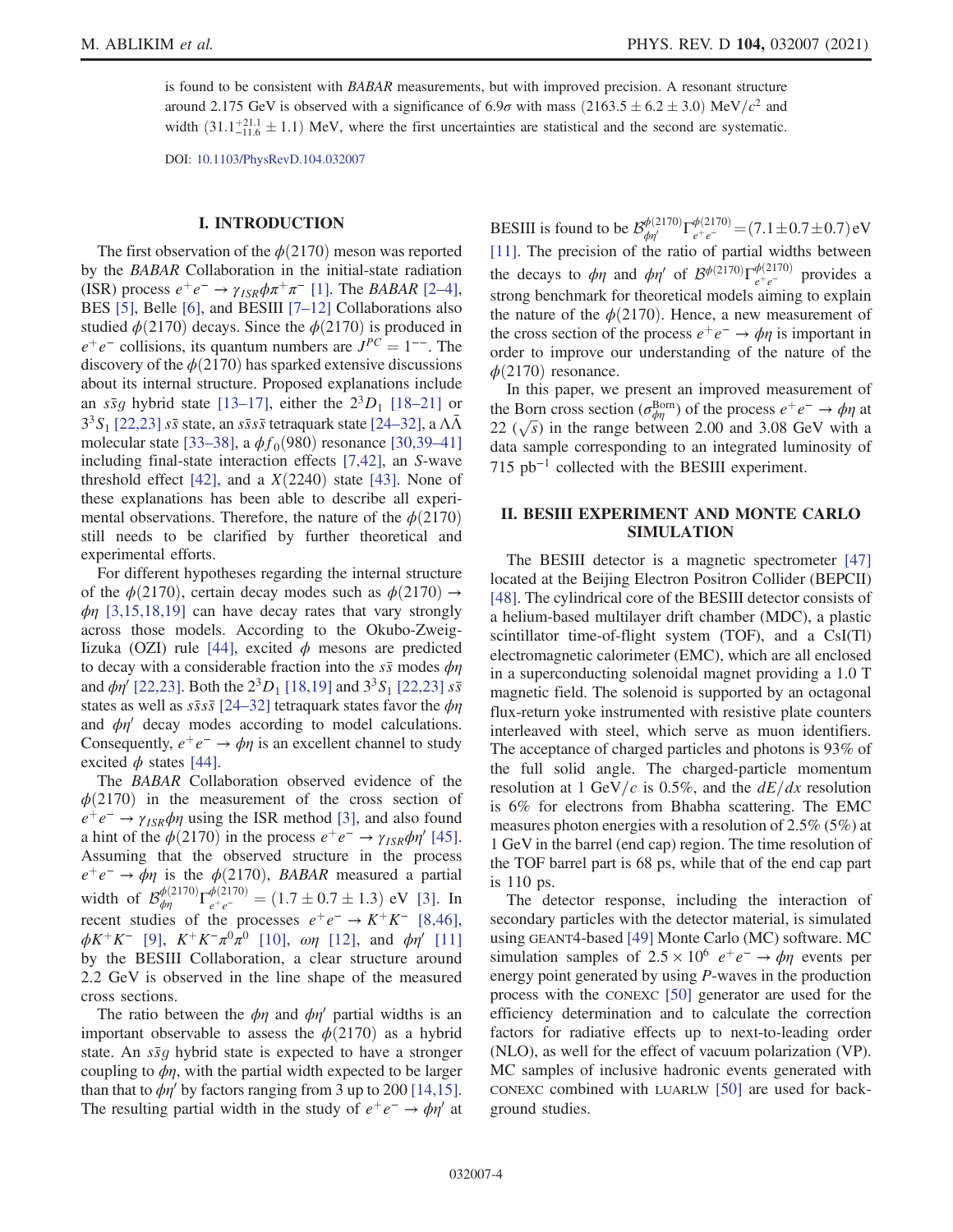# III. EVENT SELECTION AND BACKGROUND ANALYSIS

To select  $e^+e^- \rightarrow \phi \eta$ , the  $\phi$  and  $\eta$  candidates are reconstructed through their decays to  $K^+K^-$  and  $\gamma\gamma$ , respectively. Selected events must have exactly two charged tracks with opposite charge. Tracks are reconstructed using the MDC, and all track candidates have to be within the MDC acceptance of  $|\cos \theta|$  < 0.93, where  $\theta$  is the polar angle with respect to the symmetry axis of the drift chamber. Additionally, both tracks are required to have their point of closest approach to the interaction point be within 10 cm along the beam direction and 1 cm in the transverse plane. The TOF and the  $dE/dx$  information are combined to calculate a particle identification (PID) likelihood for the  $\pi$ , K, and p hypotheses. For both tracks, it is required that the likelihood of a kaon assignment be larger than the two alternative hypotheses.

Photon candidates are selected from showers in the EMC that are not associated with charged tracks. Good photon candidates reconstructed in the barrel part of the EMC must have a polar angle within  $|\cos \theta| < 0.8$ , while photon candidates reconstructed in the end caps must have a polar angle within  $0.86 < |\cos \theta| < 0.92$ . In order to suppress the background from ISR processes, the energy of all photon candidates is required to be larger than 70 MeV. To suppress electronic noise and energy deposits unrelated to the event, the timing information from the EMC is required to be within 700 ns of the event start time for all photon candidates.

A four-constraint (4C) kinematic fit is applied using the hypothesis  $e^+e^- \rightarrow K^+K^-\gamma\gamma$ , constraining the measured four-momenta of all particles to the initial center-of-mass (c.m.) four-momentum. For events with more than two good photon candidates, the combination with the smallest  $\chi^2$  of the kinematic fit is retained for further study. Only events with  $\chi^2_{4C}(K^+K^-\gamma\gamma) < 100$  are kept. In order to suppress background contributions from the reaction suppress background contributions from the reaction  $e^+e^- \rightarrow \gamma_{ISR}\phi$ ,  $\phi \rightarrow K^+K^-$ , where  $\gamma_{ISR}$  is the detected ISR photon, a second kinematic fit is used testing the  $e^+e^- \rightarrow K^+K^-\gamma$  hypothesis. Events are rejected if the  $\chi^2$ of the kinematic fit to the  $e^+e^- \rightarrow K^+K^-\gamma$  hypothesis is smaller than the one for the signal hypothesis. The distribution of the invariant mass of the two kaons  $[M(K^+K^-)]$ versus the invariant mass of the two photons  $[M(\gamma\gamma)]$  is shown in Fig. [1](#page-4-0) for the data at a  $(\sqrt{s})$  of 2.125 GeV using the above selection criteria. An enhancement at the  $\eta$  and  $\phi$ meson masses is observed. Candidate events of  $e^+e^- \rightarrow \phi\eta$ are required to be within the combined  $\eta$  and  $\phi$  signal region, defined as  $|M(\gamma\gamma) - m_n| < 30 \,\text{MeV}/c^2$ , 0.98 <  $M(K^+K^-)$  < 1.08 GeV/ $c^2$ , where  $m_n$  is the mass of  $\eta$  meson as listed by the PDG [\[51\]](#page-10-23), and 30 MeV/ $c<sup>2</sup>$  corresponds to 3 times the detector resolution at the  $\eta$  mass.

The main sources of the remaining background are processes of the type  $e^+e^- \rightarrow K^+K^-\eta$  (where the  $K^+K^$ pair does not originate from a  $\phi$  decay),  $e^+e^- \rightarrow K^+K^-\pi^0$ ,

<span id="page-4-0"></span>

FIG. 1. Distribution of  $m(K^+K^-)$  versus  $m(\gamma\gamma)$  at  $\sqrt{s}$  = 2.125 GeV. The red rectangle indicates the signal region.

and  $e^+e^- \rightarrow K^+K^-\pi^0\pi^0$ . Possible contaminations are estimated to be less than 1.0% from studies performed on inclusive hadronic MC samples. After selecting  $\eta$  candidates using the invariant mass  $M(\gamma\gamma)$ , background contributions are highly suppressed and do not exhibit narrow structures in  $M(K^+K^-)$  so that they can be described by a smooth polynomial function.

# IV. CROSS SECTIONS OF  $e^+e^- \rightarrow \phi\eta$

#### A. Signal yields

The number of events of the process  $e^+e^- \rightarrow \phi \eta$  is determined by an unbinned maximum-likelihood fit to the  $K^+K^-$  invariant mass with a signal shape, which is parametrized by a P-wave relativistic Breit-Wigner function convolved with a Gaussian function. The background shape is described by a first-order polynomial. According to Ref. [\[52\],](#page-10-24) the P-wave relativistic Breit-Wigner amplitude for  $\phi \to K^+K^-$  is

$$
A[M(K^+K^-)] = p_K\{M(K^+K^-)^2 - m_\phi^2 + iM(K^+K^-) \cdot \Gamma[M(K^+K^-)]\}^{-1} \cdot \frac{B(p_K)}{B(p_K')},\tag{1}
$$

where  $m_{\phi}$  is fixed to the mass of the  $\phi$  meson [\[51\],](#page-10-23)  $p_K$  is the kaon momentum in the  $\phi$  rest frame, and  $p'_K$  is the kaon momentum at the nominal  $\phi$  mass. The width  $\Gamma[M(K^+K^-)]$ is given by

$$
\Gamma[M(K^+K^-)] = \left(\frac{p_K}{p_K'}\right)^3 \left[\frac{M(K^+K^-)}{m_\phi}\right] \Gamma_0 \left[\frac{B(p_K)}{B(p_K')}\right], \quad (2)
$$

where  $\Gamma_0$  is fixed to the nominal width of the  $\phi$  meson [\[51\]](#page-10-23) and  $B(p)$  is the P-wave Blatt-Weisskopf form factor with  $B(p) = \sqrt{\frac{2(Rp)^2}{1 + (Rp)^2}}$  $\frac{1 + (Rp)^2}{\sigma^2}$  $\sqrt{\frac{2(Rp)^2}{1+(Rp)^2}}$ , where  $R = 3 \text{ GeV}^{-1} c$  is chosen as the radius in the calculation of the centrifugal barrier factor. The amplitude squared convolved with the Gaussian function is added incoherently to the background polynomial. The parameters of the polynomial and the Gaussian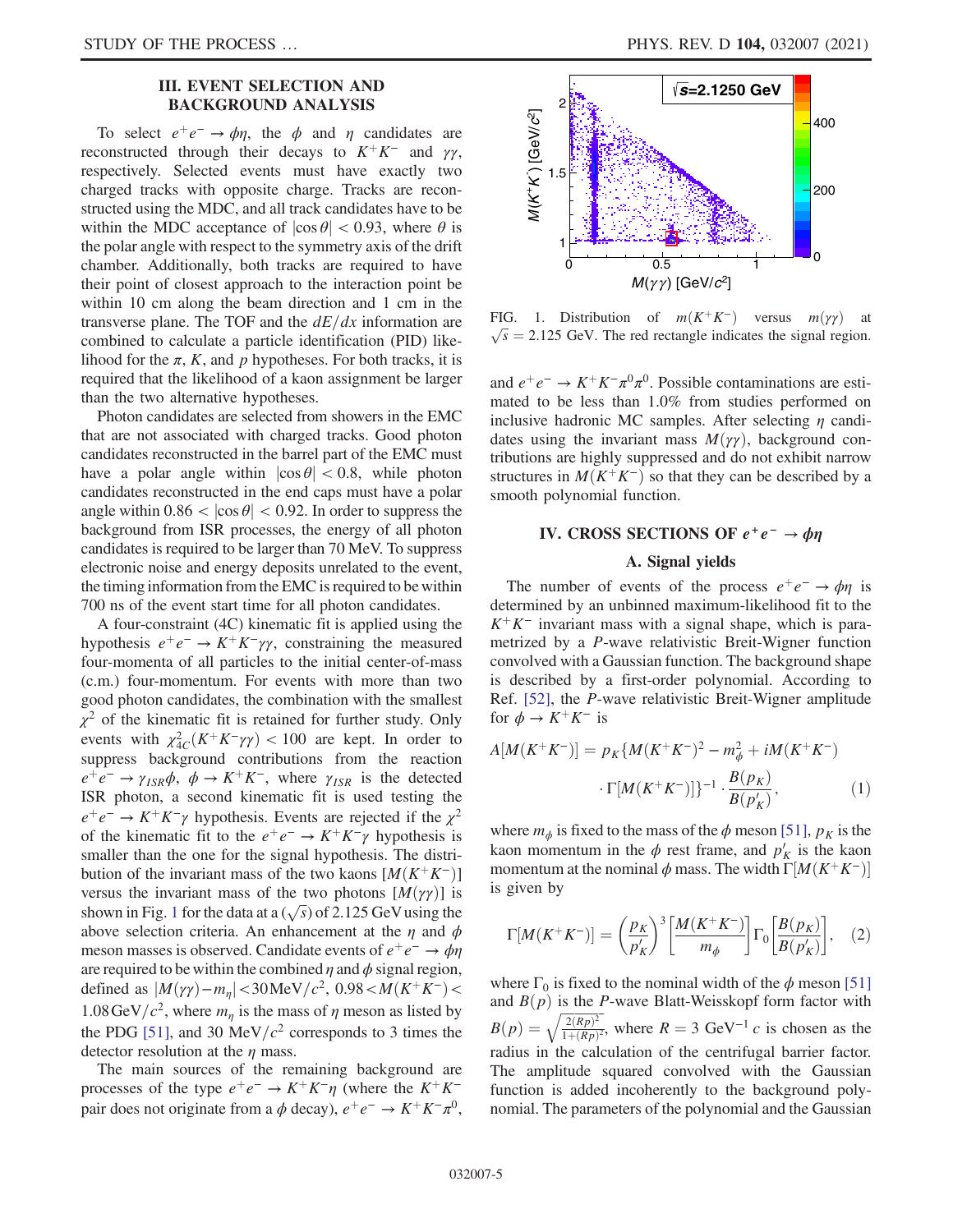<span id="page-5-0"></span>

FIG. 2. The invariant mass of the  $K^+K^-$  pair after selection of the  $\eta$  meson candidate for the  $\sqrt{s}$  of 2.125 GeV. Black dots represent experimental data, and the blue solid curve is the total fit result, while the red dashed and green dotted curves show the individual signal and background components, respectively.

function are free in the fit. The latter is used to compensate for absolute resolution and an offset of the mass scaling in data. The fit result for the data at  $\sqrt{s} = 2.125$  GeV is<br>shown in Fig. 2, while the signal event yields  $N_{\text{ext}}$ , for all shown in Fig. [2,](#page-5-0) while the signal event yields  $N_{Signal}$  for all energy points are summarized in Table [I](#page-5-1).

## B. Efficiency and radiative corrections

With  $N_{\text{Signal}}$  determined, the Born cross section  $\sigma_{\phi\eta}^{\text{Born}}(s)$ <br>the process  $e^+e^- \to \phi\eta$  at the c m energy squared s can of the process  $e^+e^- \rightarrow \phi \eta$  at the c.m. energy squared s can be determined using

$$
\sigma_{\phi\eta}^{\text{Born}}(s) = \frac{N_{\text{Signal}}}{\mathcal{L} \cdot \epsilon \cdot (1+\delta) \cdot \frac{1}{(1-\Pi)^2} \cdot \mathcal{B}},\tag{3}
$$

where  $\mathcal L$  is the integrated luminosity measured with large-angle Bhabha scattering [\[53\]](#page-10-25),  $\epsilon$  is the reconstruction efficiency,  $(1 + \delta)$  is the radiative correction factor, and  $\frac{1}{(1-\Pi)^2}$  is the VP correction factor. The explicit  $(\sqrt{s})$ dependence of those variables is omitted here. The total branching fraction  $\beta$  is the product of the branching fractions for the decays contained in the full decay chain  $\mathcal{B} = \mathcal{B}(\phi \to K^+K^+) \cdot \mathcal{B}(\eta \to \gamma \gamma) = (19.39 \pm 0.22)\%$  [\[51\]](#page-10-23).<br>The product  $\varepsilon(1+\delta)$  is determined in an iterative pro-The product  $\epsilon(1 + \delta)$  is determined in an iterative procedure. At each step of the iteration, a set of 1000 MC samples is produced, taking into account the fit to the Born cross section introduced in Sec. [V.](#page-6-0) The MC samples are produced by sampling the model parameters according to a Gaussian distribution using the uncertainties of the model parameters as obtained in the fit as the width of the Gaussian distribution. Each of the 1000 MC samples gives a new value of  $\epsilon(1 + \delta)$ . The mean of those 1000 values is used to recalculate the Born cross section. This process is repeated until the resulting Born cross section converges. After two iterations, the observed change in the Born cross section  $\sigma_{\phi\eta}^{\text{Born}}(s)$  is smaller than the uncertainty of the concreter which is 0.5%. The efficiency the redictive generator, which is 0.5%. The efficiency, the radiative and VP correction factors, and the results for  $\sigma_{\phi\eta}^{\text{Born}}$  are summarized in Table [I.](#page-5-1)

<span id="page-5-1"></span>TABLE I. The integrated luminosity  $\mathcal{L}$ , the number of  $\phi\eta$  events  $N_{\text{Signal}}$ , efficiency  $\epsilon$ , radiative correction factor  $(1 + \delta)$ , VP correction factor  $\frac{1}{(1-\Pi)^2}$ , and the Born cross section  $\sigma_{\phi\eta}^{\text{Born}}$  for the different  $\sqrt{s}$ . The statistical uncertainty on the efficiency is negligible.

| $\sqrt{s}$ GeV | $\mathcal{L}[{\rm pb}^{-1}]$ | $N_{\rm Signal}$  | $\epsilon$ [%] | $(1+\delta)$ | $(1-\Pi)^2$ | $\sigma_{\phi\eta}^{\rm Born}[{\rm pb}]$ |
|----------------|------------------------------|-------------------|----------------|--------------|-------------|------------------------------------------|
| 2.0000         | $10.1 \pm 0.1$               | $237.0 \pm 15.4$  | 21.5           | 1.113        | 1.037       | $489.9 \pm 31.8 \pm 20.0$                |
| 2.0500         | $3.34 \pm 0.03$              | $72.1 \pm 8.5$    | 22.4           | 1.131        | 1.038       | $422.4 \pm 49.8 \pm 19.0$                |
| 2.1000         | $12.2 \pm 0.1$               | $252.0 \pm 15.9$  | 23.3           | 1.135        | 1.039       | $389.2 \pm 24.5 \pm 16.6$                |
| 2.1250         | $108\pm1$                    | $2097.0 \pm 45.8$ | 23.9           | 1.120        | 1.039       | $358.6 \pm 7.8 \pm 14.0$                 |
| 2.1500         | $2.84 \pm 0.02$              | $60.8 \pm 7.8$    | 24.7           | 1.090        | 1.040       | $394.1 \pm 50.5 \pm 16.7$                |
| 2.1750         | $10.6 \pm 0.1$               | $146.7 \pm 12.6$  | 24.4           | 1.348        | 1.040       | $208.4 \pm 17.9 \pm 11.0$                |
| 2.2000         | $13.7 \pm 0.1$               | $161.0 \pm 12.7$  | 21.6           | 1.358        | 1.040       | $198.9 \pm 15.7 \pm 8.2$                 |
| 2.2324         | $14.5 \pm 0.1$               | $125.9 \pm 11.9$  | 22.4           | 1.315        | 1.041       | $145.9 \pm 13.8 \pm 7.3$                 |
| 2.3094         | $21.1 \pm 0.1$               | $201.1 \pm 14.2$  | 23.0           | 1.314        | 1.041       | $156.0 \pm 11.0 \pm 6.6$                 |
| 2.3864         | $22.5 \pm 0.2$               | $197.5 \pm 15.1$  | 23.3           | 1.342        | 1.041       | $138.8 \pm 10.6 \pm 5.9$                 |
| 2.3960         | $66.9 \pm 0.5$               | $502.8 \pm 23.4$  | 23.4           | 1.346        | 1.041       | $118.1 \pm 5.5 \pm 5.1$                  |
| 2.4000         | $3.42 \pm 0.03$              | $26.3 \pm 5.3$    | 23.9           | 1.348        | 1.041       | $118.6 \pm 24.0 \pm 6.1$                 |
| 2.6444         | $33.7 \pm 0.2$               | $156.0 \pm 12.5$  | 23.1           | 1.475        | 1.039       | $67.3 + 5.4 + 2.6$                       |
| 2.6464         | $34.0 \pm 0.3$               | $157.0 \pm 12.5$  | 23.0           | 1.476        | 1.039       | $67.5 \pm 5.4 \pm 2.8$                   |
| 2.9000         | $105 \pm 1$                  | $262.8 \pm 16.2$  | 21.9           | 1.639        | 1.033       | $34.8 \pm 2.1 \pm 1.7$                   |
| 2.9500         | $15.9 \pm 0.1$               | $29.0 \pm 5.4$    | 21.4           | 1.677        | 1.029       | $25.5 \pm 4.7 \pm 1.1$                   |
| 2.9810         | $16.1 \pm 0.1$               | $29.9 \pm 5.7$    | 21.3           | 1.703        | 1.025       | $25.8 \pm 4.9 \pm 1.4$                   |
| 3.0000         | $15.9 \pm 0.1$               | $29.1 \pm 5.6$    | 21.1           | 1.720        | 1.021       | $25.6 \pm 4.9 \pm 1.8$                   |
| 3.0200         | $17.3 \pm 0.1$               | $25.0 \pm 5.0$    | 20.9           | 1.741        | 1.014       | $20.2 \pm 4.0 \pm 1.7$                   |
| 3.0500         | $14.9 \pm 0.1$               | $21.0 \pm 4.6$    | 20.8           | 1.782        | 0.996       | $19.7 \pm 4.3 \pm 0.8$                   |
| 3.0600         | $15.0 \pm 0.1$               | $29.1 \pm 5.4$    | 20.6           | 1.803        | 0.984       | $27.4 \pm 5.1 \pm 1.3$                   |
| 3.0800         | $157 \pm 1$                  | $298.5 \pm 17.6$  | 19.4           | 1.901        | 0.915       | $29.1 \pm 1.7 \pm 1.2$                   |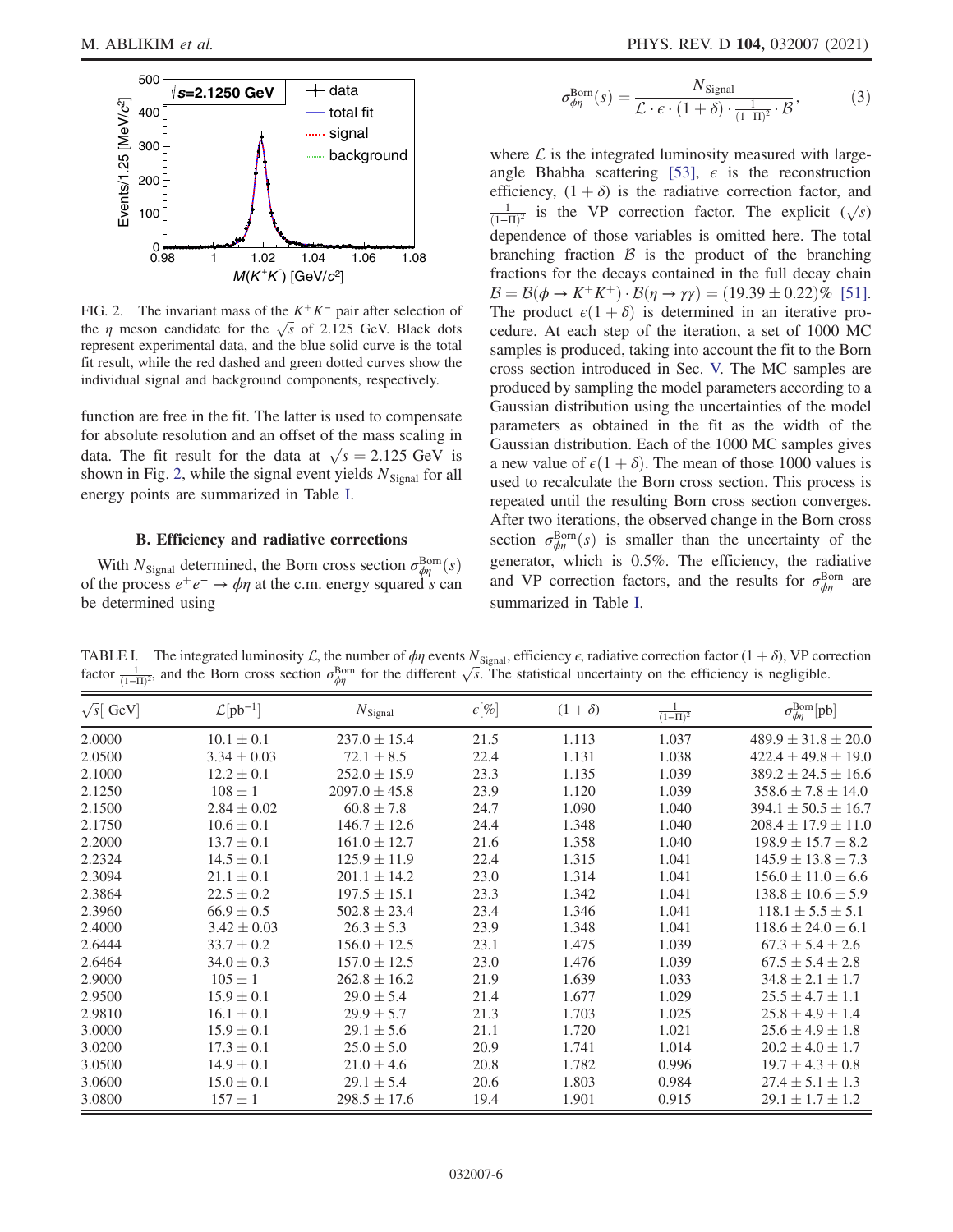<span id="page-6-1"></span>TABLE II. Relative systematic uncertainties (in %) of the measurement of  $\sigma_{\phi\eta}^{\text{Born}}$  from the tracking efficiency (Trk), PID efficiency (PID), photon detection ( $\gamma$  detect), luminosity (Lum), the kinematic fit (KinFit),  $\eta$  selection ( $\eta$  range), fit range (Fit range), signal shape (Signal), background shape (Background),  $\phi$  peaking background (Side), radiative correction [ $\epsilon(1+\delta)$ ], and branching fractions (B). The total uncertainty is obtained by summing the individual contributions in quadrature.

| $\sqrt{s}$ [ GeV] | Trk | <b>PID</b> | $\gamma$ detect | Lum | KinFit | $\eta$ range | Fit range | Signal | Background | Side | $\epsilon(1+\delta)$ | $\mathcal{B}$ | Total |
|-------------------|-----|------------|-----------------|-----|--------|--------------|-----------|--------|------------|------|----------------------|---------------|-------|
| 2.0000            | 2.0 | 2.0        | 2.0             | 0.7 | 0.0    | 1.0          | 0.0       | 0.5    | 1.1        | 0.5  | 0.5                  | 1.1           | 4.1   |
| 2.0500            | 2.0 | 2.0        | 2.0             | 0.8 | 1.4    | 1.3          | 1.5       | 0.0    | 0.1        | 0.0  | 0.5                  | 1.1           | 4.5   |
| 2.1000            | 2.0 | 2.0        | 2.0             | 0.7 | 1.2    | 0.6          | 0.1       | 0.5    | 1.0        | 1.1  | 0.5                  | 1.1           | 4.3   |
| 2.1250            | 2.0 | 2.0        | 2.0             | 0.9 | 0.8    | 0.3          | 0.0       | 0.2    | 0.1        | 0.4  | 0.5                  | 1.1           | 3.9   |
| 2.1500            | 2.0 | 2.0        | 2.0             | 0.9 | 0.2    | 1.5          | 0.2       | 0.9    | 0.6        | 0.0  | 0.5                  | 1.1           | 4.2   |
| 2.1750            | 2.0 | 2.0        | 2.0             | 0.9 | 0.4    | 2.8          | 0.1       | 0.8    | 1.0        | 1.2  | 1.6                  | 1.1           | 5.3   |
| 2.2000            | 2.0 | 2.0        | 2.0             | 0.7 | 0.5    | 0.8          | 0.3       | 0.6    | 1.3        | 0.0  | 0.5                  | 1.1           | 4.1   |
| 2.2324            | 2.0 | 2.0        | 2.0             | 0.6 | 0.6    | 1.1          | 2.3       | 1.3    | 1.1        | 1.3  | 0.5                  | 1.1           | 5.0   |
| 2.3094            | 2.0 | 2.0        | 2.0             | 0.7 | 0.1    | 1.2          | 0.0       | 0.0    | 0.1        | 1.5  | 0.5                  | 1.1           | 4.2   |
| 2.3864            | 2.0 | 2.0        | 2.0             | 0.8 | 0.7    | 0.7          | 1.3       | 1.0    | 0.2        | 0.5  | 0.5                  | 1.1           | 4.3   |
| 2.3960            | 2.0 | 2.0        | 2.0             | 0.7 | 0.8    | 1.1          | 0.4       | 0.7    | 1.3        | 0.8  | 0.5                  | 1.1           | 4.4   |
| 2.4000            | 2.0 | 2.0        | 2.0             | 0.7 | 0.2    | 1.8          | 2.7       | 0.7    | 0.9        | 0.0  | 0.5                  | 1.1           | 5.1   |
| 2.6444            | 2.0 | 2.0        | 2.0             | 0.6 | 0.1    | 0.6          | 0.5       | 0.4    | 0.8        | 0.3  | 0.5                  | 1.1           | 3.9   |
| 2.6464            | 2.0 | 2.0        | 2.0             | 0.8 | 0.0    | 1.3          | 0.1       | 0.7    | 0.5        | 1.1  | 0.5                  | 1.1           | 4.2   |
| 2.9000            | 2.0 | 2.0        | 2.0             | 0.9 | 0.4    | 0.9          | 0.2       | 0.0    | 0.9        | 2.7  | 0.5                  | 1.1           | 4.9   |
| 2.9500            | 2.0 | 2.0        | 2.0             | 0.9 | 0.4    | 1.8          | 0.3       | 0.8    | 0.4        | 0.0  | 0.5                  | 1.1           | 4.3   |
| 2.9810            | 2.0 | 2.0        | 2.0             | 0.6 | 0.7    | 1.8          | 3.5       | 0.9    | 0.6        | 0.0  | 0.5                  | 1.1           | 5.6   |
| 3.0000            | 2.0 | 2.0        | 2.0             | 0.7 | 1.1    | 1.8          | 1.8       | 0.7    | 0.6        | 5.2  | 0.5                  | 1.1           | 7.0   |
| 3.0200            | 2.0 | 2.0        | 2.0             | 0.7 | 4.0    | 6.3          | 0.5       | 0.0    | 0.0        | 0.0  | 0.5                  | 1.1           | 8.3   |
| 3.0500            | 2.0 | 2.0        | 2.0             | 0.7 | 0.0    | 1.7          | 0.9       | 0.0    | 0.1        | 0.0  | 0.5                  | 1.1           | 4.2   |
| 3.0600            | 2.0 | 2.0        | 2.0             | 0.9 | 0.7    | 2.3          | 0.0       | 1.3    | 1.1        | 0.0  | 0.5                  | 1.1           | 4.8   |
| 3.0800            | 2.0 | 2.0        | 2.0             | 0.6 | 0.6    | 0.5          | 0.6       | 0.2    | 0.8        | 1.4  | 0.5                  | 1.1           | 4.2   |

## C. Systematic uncertainties

Several sources of systematic uncertainties are considered in the determination of  $\sigma_{\phi\eta}^{\rm Born}$ . The uncertainties associated with the knowledge of the tracking efficiency of the two charged tracks as well as those from the PID efficiency are studied with a  $e^+e^- \rightarrow K^+K^-\pi^+\pi^-$  control sample. The difference of the efficiency measured in data and MC is assigned as the uncertainty, and it is found to be 1.0% per track for both tracking and PID efficiency [\[8\]](#page-10-13). The uncertainty due to photon reconstruction efficiency is 1.0% per photon [\[54\].](#page-10-26) The uncertainty of the luminosity measurement is smaller than 1.0% [\[53\].](#page-10-25) The uncertainty associated with the kinematic fit is estimated by not using the correction of the helix parameters of the charged tracks described in detail in Ref. [\[55\]](#page-10-27) and taking the difference to the nominal result as the uncertainty. In order to estimate the contribution from the  $\eta$  selection, the mass window is varied from  $|M(\gamma\gamma) - m_n| < 3\sigma$  to 2.5 $\sigma$  and 3.5 $\sigma$ , and the larger difference to the nomimal result is taken as the uncertainty. The systematic uncertainty of the signal yield is estimated by varying the fit range from  $(0.98, 1.08)$  GeV/ $c^2$  to  $(0.99, 1.09)$  GeV/ $c^2$ , where the difference to the nominal result is the uncertainty. The uncertainty related to the signal shape is estimated with an alternative fit using the  $\phi$  MC shape convolved with a Gaussian function. The uncertainty due to background shape is estimated with an alternative fit using an Argus function [\[56\]](#page-10-28) instead of a polynomial. The uncertainty due to  $\phi$  peaking background is estimated by investigating the  $\eta$ sideband, which is defined as  $40 \text{ MeV}/c^2 < |M(\gamma\gamma)-m_n|$  $150 \,\text{MeV}/c^2$ . We take the difference of the normalized number of the events from a signal fit to the sideband region and the number of events estimated from MC as systematic uncertainties. The uncertainty in  $\epsilon(1 + \delta)$  arises from the accuracy of the radiator function, which is about 0.5% [\[57\]](#page-10-29), and has an additional contribution from the parametrization of the  $\sigma_{\phi\eta}^{\text{Born}}(s)$  line shape, which is taken as the standard dovision of the fit to the sampled perspectors. The two deviation of the fit to the sampled parameters. The two contributions are summed in quadrature. The uncertainties of the branching fractions of intermediate states are 1.1% [\[51\]](#page-10-23). Assuming that these contributions to the systematic uncertainties are uncorrelated, the total systematic uncertainties are obtained by adding the individual uncertainties in quadrature. The resulting values for all  $\sqrt{s}$  are shown in Table [II](#page-6-1). The total systematic uncertainties on  $\sigma_{\phi\eta}^{\text{Born}}$  range from 3.9% to 8.3%.

# V. LINE SHAPE OF  $e^+e^- \rightarrow \phi\eta$

## A. Fit of the line shape

<span id="page-6-0"></span>To study a possible resonant behavior in  $e^+e^- \rightarrow \phi \eta$ , a least  $\chi^2$  fit taking into account the correlation between systematic uncertainties for different  $(\sqrt{s})$  is performed to the measured values of the Born cross section  $\sigma_{\phi\eta}^{\text{Born}}$ .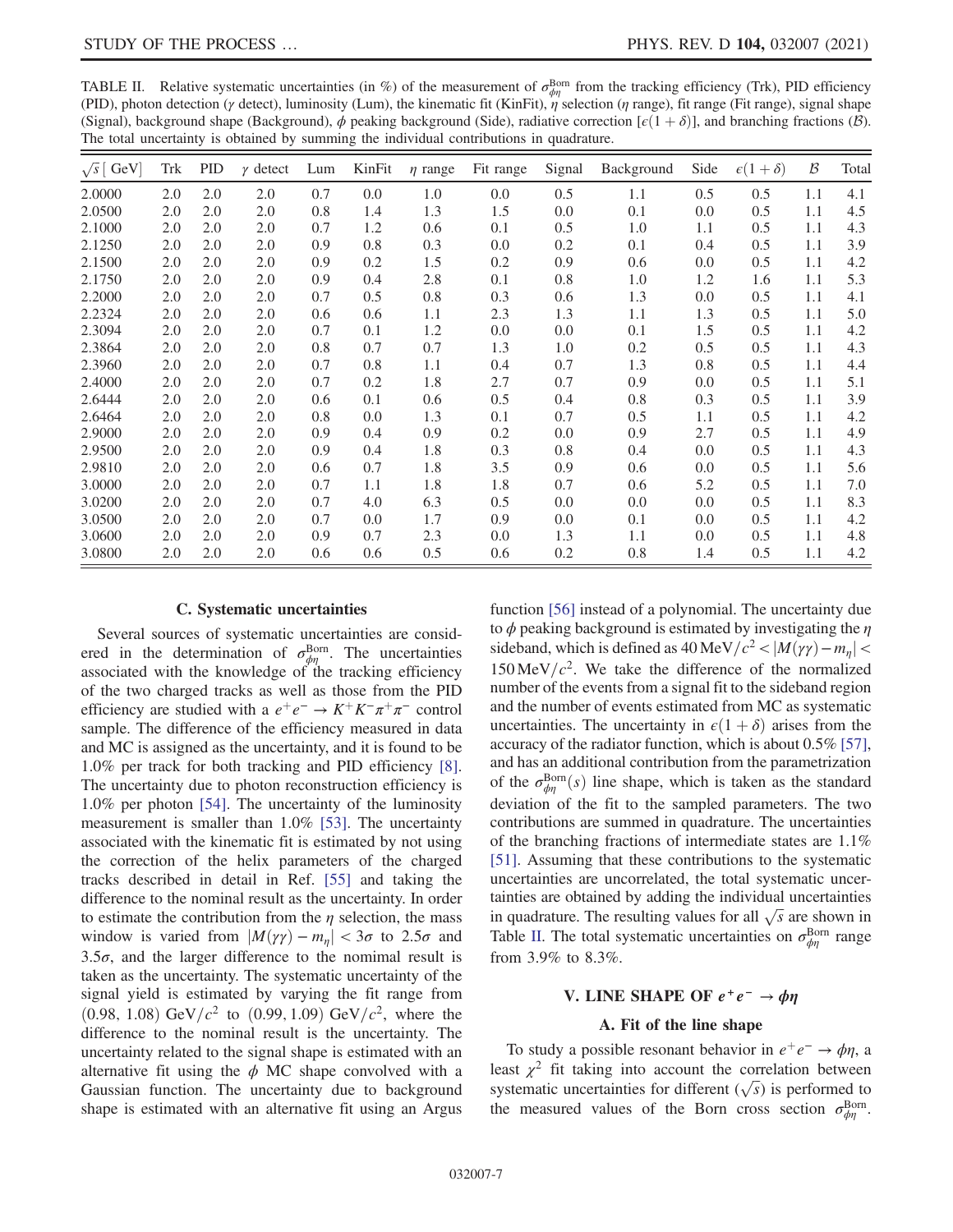Previous results from the BABAR Collaboration [\[3\]](#page-9-2) are also included to be able to describe the low-energy behavior of the cross section. Following Ref. [\[3\]](#page-9-2) and assuming that the reaction proceeds mostly through the decay of the two resonances  $\phi(1680)$  and  $\phi(2170)$ , the line shape is fitted using a coherent sum of two phase-space factor modified Breit-Wigner functions and a nonresonant term:

$$
\sigma_{\phi\eta}^{\text{Born}}(s) = 12\pi \mathcal{P}_{\phi\eta}(s) |A_{\phi\eta}^{\text{n.r.}}(s) + A_{\phi\eta}^{\phi(1680)}(s) + A_{\phi\eta}^{\phi(2170)}(s)|^2,
$$
\n(4)

where  $\mathcal{P}_{\phi n}(s)$  is the phase-space factor of the  $\phi \eta$  system,  $A_{\phi\eta}^{\text{n.r.}}(s)$  describes the nonresonant contribution, and  $A_{\phi\eta}^{\phi(1680)}(s)$  and  $A_{\phi\eta}^{\phi(2170)}(s)$  are the two vector resonances. For the phase space for the  $\phi$ η system, we use

$$
\mathcal{P}_{\phi\eta}(s) = \left[ \frac{(s + m_{\phi}^2 - m_{\eta}^2)^2 - 4m_{\phi}^2 s}{s} \right]^{\frac{3}{2}}.
$$
 (5)

A reasonable description of the nonresonant contribution is given by the power-law dependence  $A_{\phi\eta}^{\text{n.r.}}(s) = a_0/s^{a_1}$ . We describe the  $\phi(1680)$  resonance using Breit-Wigner amplitude

$$
A_{\phi\eta}^{\phi(1680)}(s) = \sqrt{\mathcal{B}_{\phi\eta}^{\phi(1680)} \Gamma_{e^+e^-}^{\phi(1680)}}
$$

$$
\times \frac{\sqrt{\mathcal{P}_{\phi\eta}^{\phi(1680)}}}{m_{\phi(1680)}^2 - s - i\sqrt{s}\Gamma_{\phi(1680)}(s)}, \quad (6)
$$

with partial width  $\mathcal{B}_{\phi\eta}^{\phi(1680)}\Gamma_{e^+e^-}^{\phi(1680)}$ , mass  $m_{\phi(1680)}$ , and width  $\Gamma_{\phi(1680)}$ . The width  $\Gamma_{\phi(1680)}$  on the denominator uses an energy-dependent width [\[3\]:](#page-9-2)

$$
\Gamma_{\phi(1680)}(s) = \Gamma_{\phi(1680)} \left[ \frac{\mathcal{P}_{\phi\eta}(s)}{\mathcal{P}_{\phi\eta}(m_{\phi(1680)}^2)} \mathcal{B}_{\phi\eta}^{\phi(1680)} + (1 - \mathcal{B}_{\phi\eta}^{\phi(1680)}) \right].
$$
\n(7)

In the fit, the previous results from the BABARCollaboration [\[3\]](#page-9-2) are included to be able to also describe the low-energy behavior (<2 GeV) of the cross section where we have no data. The parameters of the  $\phi(1680)$ , such as mass  $(m_{\phi(1680)} = 1709 \text{ MeV}/c^2)$ , width  $(\Gamma_{\phi(1680)} = 369 \text{ MeV})$ , and branching fraction  $(\Gamma_{e^+e^-}^{\phi(1680)}\mathcal{B}_{\phi\eta}^{\phi(1680)} = 138 \text{ eV})$ , are<br>fixed to the results from Bef [3]. The  $\phi(2170)$  is described fixed to the results from Ref. [\[3\].](#page-9-2) The  $\phi$ (2170) is described using Breit-Wigner amplitude

$$
A_{\phi\eta}^{\phi(2170)}(s) = \sqrt{\mathcal{B}_{\phi\eta}^{\phi(2170)}} \Gamma_{e^+e^-}^{\phi(2170)}
$$

$$
\times \frac{\sqrt{\frac{\Gamma_{\phi(2170)}}{\mathcal{P}_{\phi\eta}(m_{\phi(2170)}})}}{m_{\phi(2170)}^2 - s - i\sqrt{s}\Gamma_{\phi(2170)}} \cdot \frac{B(p)}{B(p')},\tag{8}
$$

with partial width  $\mathcal{B}_{\phi\eta}^{\phi(2170)}\Gamma_{e^+e^-}^{\phi(2170)}$ , mass  $m_{\phi(2170)}$ , width  $\Gamma_{\phi(2170)}$ , and relative phase angle to the nonresonant component  $\Psi_{\phi(2170)}$ .  $B(p)$  is the P-wave Blatt-Weisskopf form factor,  $p$  is the breakup momentum corresponding to the  $(\sqrt{s})$ , and p is the breakup momentum at the  $\phi$ (2170) mass.<br>The fit has two solutions with identical mass and width

The fit has two solutions with identical mass and width of the resonance. The fit quality is estimated by  $\chi^2$ , where the best fit gives a  $\chi^2$ /n.d.f = 0.9, with n.d.f = 97 being the number of degrees of freedom. The mass and width of <sup>ϕ</sup>ð2170<sup>Þ</sup> are determined to be <sup>m</sup><sup>ϕ</sup>ð2170Þ ¼ ð2163.<sup>5</sup> -6.2) MeV/ $c^2$  and  $\Gamma_{\phi(2170)} = (31.1^{+21.1}_{-11.6})$  MeV from our fit, illustrated in Fig. [3](#page-8-0). The significance of the  $\phi(2170)$ resonance is determined to be  $6.9\sigma$ . This is obtained by comparing the change of  $\Delta \chi^2 = 59.05$  with [blue solid line in Figs.  $3(a) - 3(d)$ ] and without [gray dotted line in Figs.  $3(a) - 3(d)$ ] the resonance in the fit and taking the change of the number of degrees of freedom  $\Delta n.d.f = 4$ into account. The cross section and the fit results are summarized in Table [III](#page-9-3) and shown in Fig. [3](#page-8-0). Figures  $3(a)$ and [3\(c\)](#page-8-0) are solution I; Figs. [3\(b\)](#page-8-0) and [3\(d\)](#page-8-0) are solution II. Figure [3\(b\)](#page-8-0) shows the same data subtracting the fit result that is obtained without inclusion of the  $\phi(2170)$ . It is obvious that an additional resonant structure around 2.175 GeV is needed.

#### B. Systematic uncertainties

For the systematic uncertainties of the resonance parameters, we examine effects from the choice of the model for the nonresonant contribution and the choice of the fit range. For the model dependence of the nonresonant contribution,  $A_{\phi\eta}^{\text{n.r.}}(s) = a_0/s$  is used instead, result-<br>ing in differences of 3.0 MeV/ $c^2$  and 0.1 MeV for mass and width, respectively. For the dependence on the fit range, we set aside the energy points 2.00 and 3.08 GeV, resulting in differences of 0.3 MeV/ $c<sup>2</sup>$  and 1.1 MeV for mass and width, respectively. The total systematic uncertainties are thus 3.0 MeV/ $c<sup>2</sup>$  and 1.1 MeV for mass and width, respectively.

#### VI. SUMMARY AND DISCUSSION

This paper presents the most accurate measurement of the Born cross section of  $e^+e^- \rightarrow \phi \eta$ , at 22 c.m. energies in the interval 2.00 to 3.08 GeV. A resonant structure is observed in the  $\sigma_{\phi\eta}^{\text{Born}}$  line shape. We determine the parameters of this resonance to be  $m_{\phi(2170)} = (2163.5 \pm 6.2 \pm 3.0) \text{ MeV}/c^2$ and  $\Gamma_{\phi(2170)} = (31.1^{+21.1}_{-11.6} \pm 1.1)$  MeV. Here, the first uncertainties are statistical and the second ones are systematic. The significance is larger than  $6.9\sigma$ . Compared to a previous measurement by the BABAR experiment [\[3\]](#page-9-2), the mass value reported here is significantly larger. While similar resonances have been observed in many different channels, the observed decay widths vary significantly.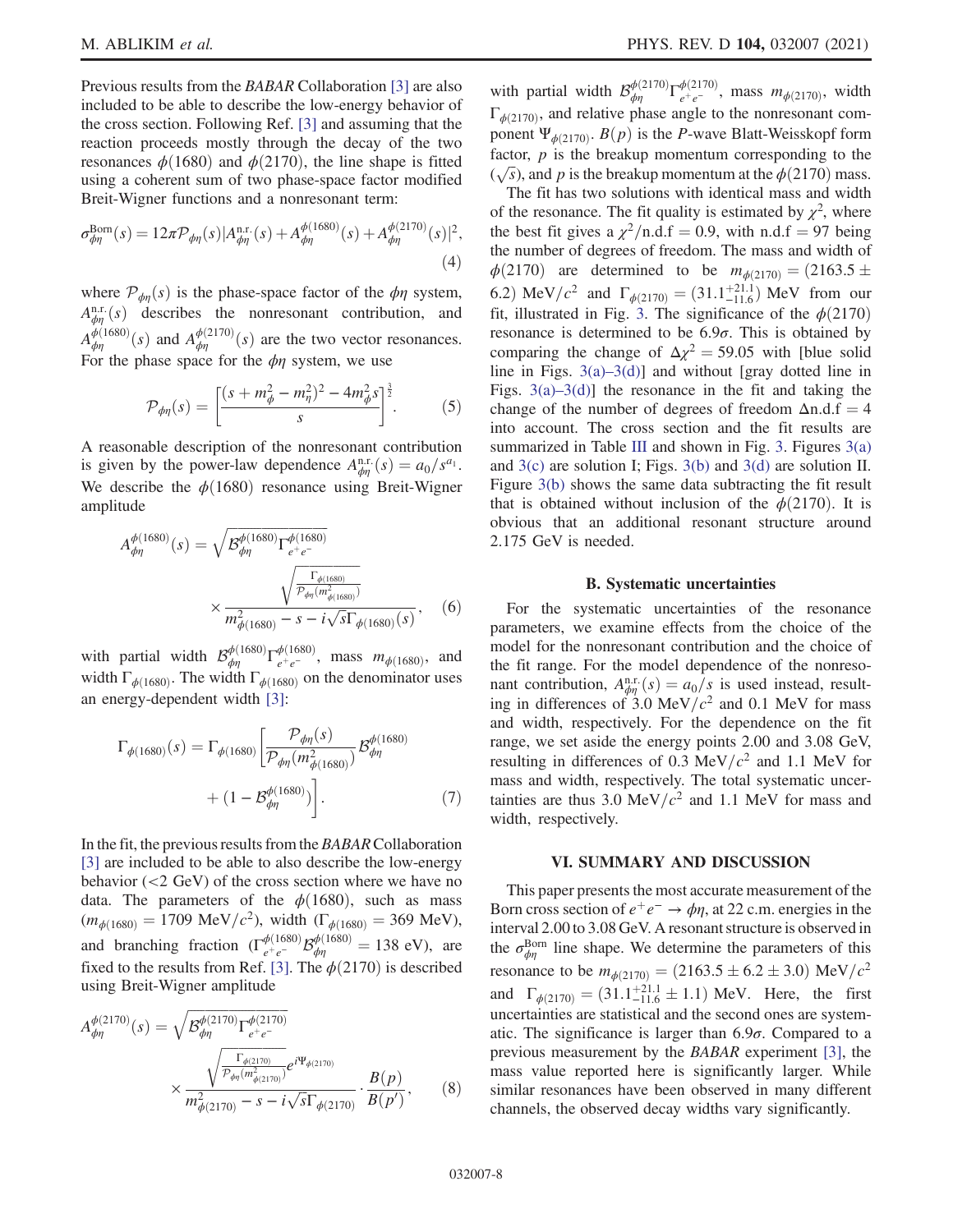<span id="page-8-0"></span>

FIG. 3. Results from this work (red solid squares) including statistical and systematic uncertainties for the  $e^+e^- \rightarrow \phi\eta$  cross section and a fit to the combined data of BABAR and this work (blue solid line). Panels (a) and (c) show Solution I; panels (b) and (d) show Solution II. Panels (e) and (f) show the cross section and the nominal fit after subtraction of the fit curve without inclusion of the  $\phi(2170)$ for (e) Solution I and (f) Solution II. Also shown are previously published measurements from BABAR ( $\eta \rightarrow \gamma \gamma$ ) [\[3\]](#page-9-2) and BABAR  $(\eta \to \pi^+ \pi^- \pi^0)$  [\[45\].](#page-10-12)

The fitted result is compared with the parameters of the  $\phi(2170)$  state measured by previous experiments via various processes as shown in Fig. [4](#page-9-4). The results obtained in this paper are consistent with the world average parameters of the  $\phi(2170)$ . However, differences to other individual measurements in different channels can be sizable. Among the existing measurements, the result of this measurement yields the smallest width of the  $\phi(2170)$ resonance observed so far.

In principle, the resonance observed in this work could also be an excited  $\omega$ . However, according to the OZI rule [\[44\]](#page-10-11), intermediate  $\omega$ -like resonances should be highly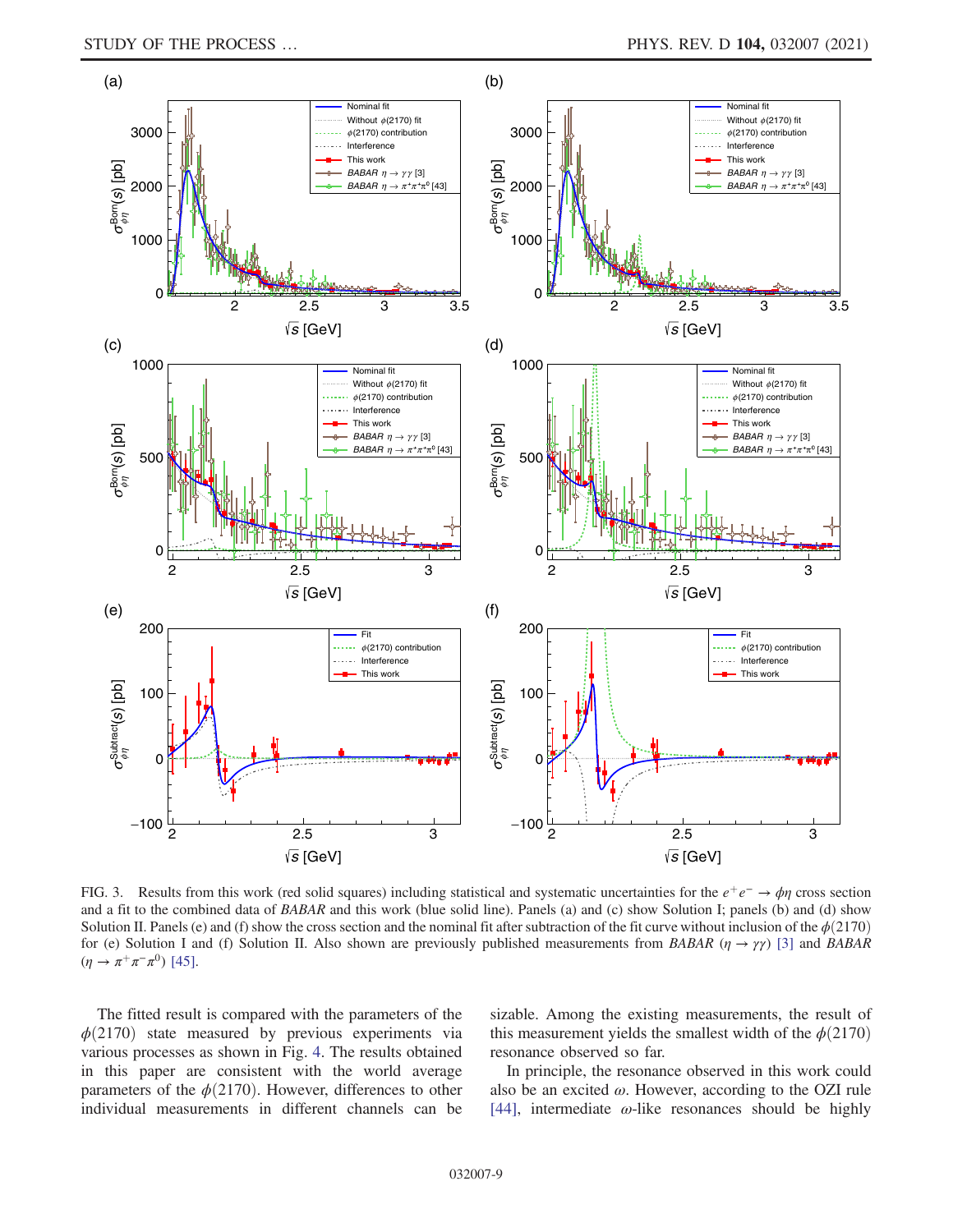<span id="page-9-3"></span>TABLE III. Parameters for resonances  $\phi(2170)$  obtained by fitting.

| Parameter                                                   | Solution I                  | Solution II                |  |  |  |  |
|-------------------------------------------------------------|-----------------------------|----------------------------|--|--|--|--|
| $\chi^2$ /n.d.f.                                            |                             | 86.8/97                    |  |  |  |  |
| a <sub>0</sub>                                              | $-0.11_{-0.22}^{+0.09}$     | $-0.24 \pm 0.58$           |  |  |  |  |
| a <sub>1</sub>                                              | $1.91_{-0.76}^{+0.61}$      | $2.54^{+2.86}_{-1.55}$     |  |  |  |  |
| $\mathcal{B}_{dn}^{\phi(2170)}\Gamma_{e^+e^-}^{\phi(2170)}$ | $0.24_{-0.07}^{+0.12}$ eV   | $10.11_{-3.13}^{+3.87}$ eV |  |  |  |  |
| $m_{\phi(2170)}$                                            | $2163.5 \pm 6.2$ MeV/ $c^2$ |                            |  |  |  |  |
| $\Gamma_{\phi(2170)}$                                       | $31.1_{-11.6}^{+21.1}$ MeV  |                            |  |  |  |  |
| $\Phi_{\phi(2170)}$                                         | $1.82_{-0.31}^{+0.35}$      | $-2.92^{+0.05}_{-0.06}$    |  |  |  |  |

<span id="page-9-4"></span>

FIG. 4. The parameters of the  $\phi(2170)$  state obtained from different processes compared to those obtained in this work in the  $e^+e^- \rightarrow \phi \eta$  process.

suppressed in the  $\phi\eta$  channel. The widths of vector states  $\omega$ (2205),  $\omega$ (2290), and  $\omega$ (2330) listed in PDG [\[51\]](#page-10-23) are much larger than the results in  $\phi\eta$  mode. The mass and width measured in this work do not agree with those of the  $\rho$ -like resonance found in  $e^+e^- \to \omega \pi^0$  by BESIII  $[m_{\phi(2170)} = (2034 \pm 13 \pm 9) \text{ MeV}/c^2, \Gamma_{\phi(2170)} = (234 \pm 30 \pm 25) \text{ MeV}$  $30 \pm 25$ ) MeV] [\[12\]](#page-10-16).  $\rho$ -like contributions should be sup-<br>pressed due to the isoscalar nature of the du channel. Our pressed due to the isoscalar nature of the  $\phi\eta$  channel. Our results agree with those of  $\rho$ -like resonance found in a recent work  $e^+e^- \rightarrow \eta' \pi^+ \pi^-$  by BESIII [ $m_{\phi(2170)} = (2108 \pm$ 

 $46 \pm 25$ ) MeV/ $c^2$ ,  $\Gamma_{\phi(2170)} = (138 \pm 36 \pm 30)$  MeV] [\[58\]](#page-10-30) to within 2 standard deviations.

## ACKNOWLEDGMENTS

The BESIII collaboration thanks the staff of BEPCII and the IHEP computing center and the supercomputing center of USTC for their strong support. This work is supported in part by the National Key R&D Program of China under Contracts No. 2020YFA0406400 and No. 2020YFA0406300; the National Natural Science Foundation of China (NSFC) under Contracts No. 11625523, No. 11635010, No. 11735014, No. 11822506, No. 11835012, No. 11935015, No. 11935016, No. 11935018, No. 11961141012, No. 12005219, No. 12022510, No. 12025502, No. 12035009, No. 12035013, No. 12061131003, No. 11705192, No. 11875115, No. 11875262, No. 11950410506, and No. 12061131003; the Chinese Academy of Sciences (CAS) Large-Scale Scientific Facility Program; Joint Large-Scale Scientific Facility Funds of the NSFC and CAS under Contracts No. U1732263, No. U1832207, No. U1832103, and No. U2032111; the CAS Key Research Program of Frontier Sciences under Contract No. QYZDJ-SSW-SLH040; the 100 Talents Program of CAS; Institute of Nuclear and Particle Physics and Shanghai Key Laboratory for Particle Physics and Cosmology; ERC under Contract No. 758462; the European Union Horizon 2020 research and innovation programme under Marie Sklodowska-Curie Grant Agreement No. 894790; German Research Foundation DFG under Contract No. 443159800; the Collaborative Research Center CRC 1044, FOR 2359, FOR 2359, GRK 214; Istituto Nazionale di Fisica Nucleare, Italy; the Ministry of Development of Turkey under Contract No. DPT2006K-120470; the National Science and Technology fund; the Olle Engkvist Foundation under Contract No. 200-0605; STFC (United Kingdom); the Knut and Alice Wallenberg Foundation (Sweden) under Contract No. 2016.0157; the Royal Society, United Kingdom under Contracts No. DH140054, and No. DH160214; the Swedish Research Council; and the U.S. Department of Energy under Contracts No. DE-FG02-05ER41374 and No. DE-SC-0012069.

- <span id="page-9-0"></span>[1] B. Aubert et al. (BABAR Collaboration), [Phys. Rev. D](https://doi.org/10.1103/PhysRevD.74.091103) 74, [091103\(R\) \(2006\)](https://doi.org/10.1103/PhysRevD.74.091103).
- <span id="page-9-2"></span>[3] B. Aubert et al. (BABAR Collaboration), [Phys. Rev. D](https://doi.org/10.1103/PhysRevD.77.092002) 77, [092002 \(2008\).](https://doi.org/10.1103/PhysRevD.77.092002)
- <span id="page-9-1"></span>[2] B. Aubert et al. (BABAR Collaboration), [Phys. Rev. D](https://doi.org/10.1103/PhysRevD.76.012008) 76, [012008 \(2007\).](https://doi.org/10.1103/PhysRevD.76.012008)
- [4] J. P. Lees et al. (BABAR Collaboration), [Phys. Rev. D](https://doi.org/10.1103/PhysRevD.86.012008) 86, [012008 \(2012\).](https://doi.org/10.1103/PhysRevD.86.012008)